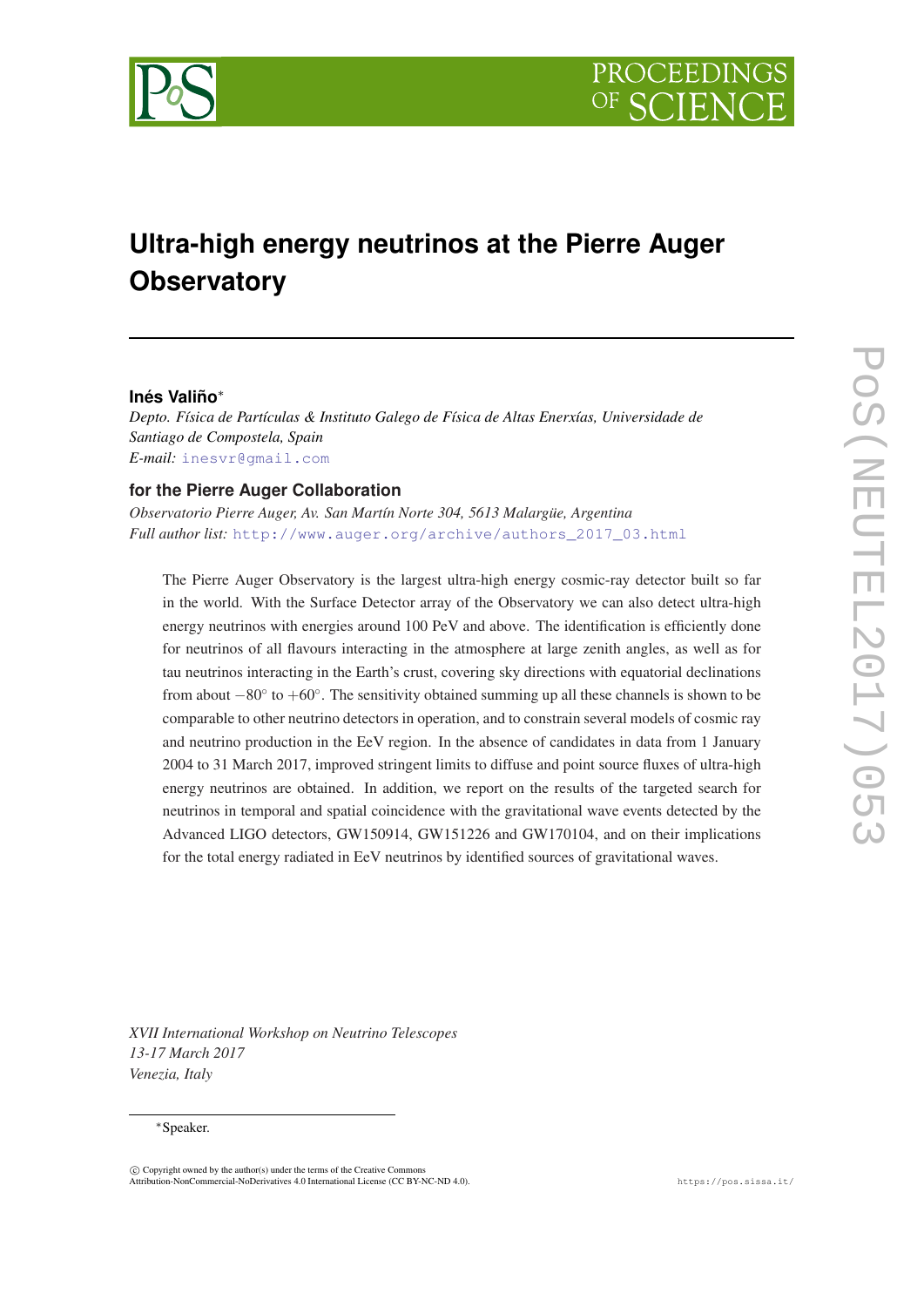# <span id="page-1-0"></span>1. Introduction

Observation of ultra-high energy (UHE) neutrinos in the  $10^{18}$  eV (1 EeV) range can provide insight into the challenge of unveiling the origin and nature of the ultra-high energy cosmic rays (UHECR) [\[1,](#page-8-0) [2](#page-8-0)]. Despite the high level of precision in cosmic-ray measurements reached at current experiments such as the Pierre Auger Observatory [\[3\]](#page-8-0), the results can be interpreted by different astrophysical scenarios without allowing one to conclude unambiguously about the origin of UHE-CRs. The key role of UHE neutrinos to solve this puzzle can be understood as follows. Neutrinos are expected from the interaction of UHECRs with matter and/or radiation at their sources [\[4\]](#page-8-0) and with photons of the cosmic microwave background during propagation through the Universe [\[5\]](#page-8-0). Unlike cosmic rays, neutrinos point directly to their production sites, without being deflected in the galactic and extragalactic magnetic fields. Unlike photons, also expected from cosmic-ray interactions, neutrinos travel undisturbed from their sources carrying information about their production mechanisms. Therefore, the (non)-observation of UHE neutrinos may be the only probe of the dominant scenario of UHECR production.

Although the Pierre Auger Observatory was primarily conceived to measure UHECRs, it has shown an excellent sensitivity to EeV neutrino flux due to its vast collecting area and its ability to efficiently discriminate between neutrinos and hadronic cosmic rays. In this contribution we present an update to the search for UHE neutrinos with the Surface Detector (SD) of the Pierre Auger. It also includes the report on the recent targeted search for neutrinos above 100 PeV in coincidence with the gravitational wave (GW) events detected by the Advanced LIGO detectors, GW150914 [\[6,](#page-8-0) [7](#page-8-0)], GW151226 [\[8\]](#page-8-0) and GW170104 [[9](#page-8-0)]. These events were inferred to have been produced by binary Black Hole (BH) mergers, which might provide a potential environment where cosmic rays can be accelerated to the highest energies and produce neutrinos if there are magnetic fields and disk debris remaining from the formation of the two BHs [[10,](#page-8-0) [11](#page-8-0)].

## 2. Searching for UHE neutrinos at the Pierre Auger Observatory

The principle for identification of neutrinos is founded on the fact that while cosmic rays (protons and nuclei), and even photons, interact shortly after entering the atmosphere, neutrinos can initiate showers quite deep. At large zenith angles, the electromagnetic (EM) component of extensive air showers (EAS) induced by cosmic rays gets absorbed in the large amount of atmosphere traversed and only the muon component reaches ground level. But if showers are induced deeply, a considerable amount of EM component reaches ground. Therefore as the zenith angle increases it becomes easier to discriminate the neutrino-induced EAS. Neutrino identification is then based on the selection of showers that arrive with large zenith angles with respect to the vertical (the so-called inclined showers) and rich on EM component.

The Surface Detector (SD) of the Pierre Auger Observatory consists of an array of 1600 water-Cherenkov detectors (WCD) deployed over an area of  $\sim$  3000 km<sup>2</sup>, arranged in a triangular grid of 1.5 km spacing, that samples at ground level the secondary particles of air showers initiated by primary cosmic rays in the atmosphere [[3](#page-8-0)]. It was designed to measure the time structure of the signals produced by the passage of shower particles with 25 ns resolution and to be sensitive to showers arriving at extremely large zenith angles. Although the SD is not separately sensitive to the muonic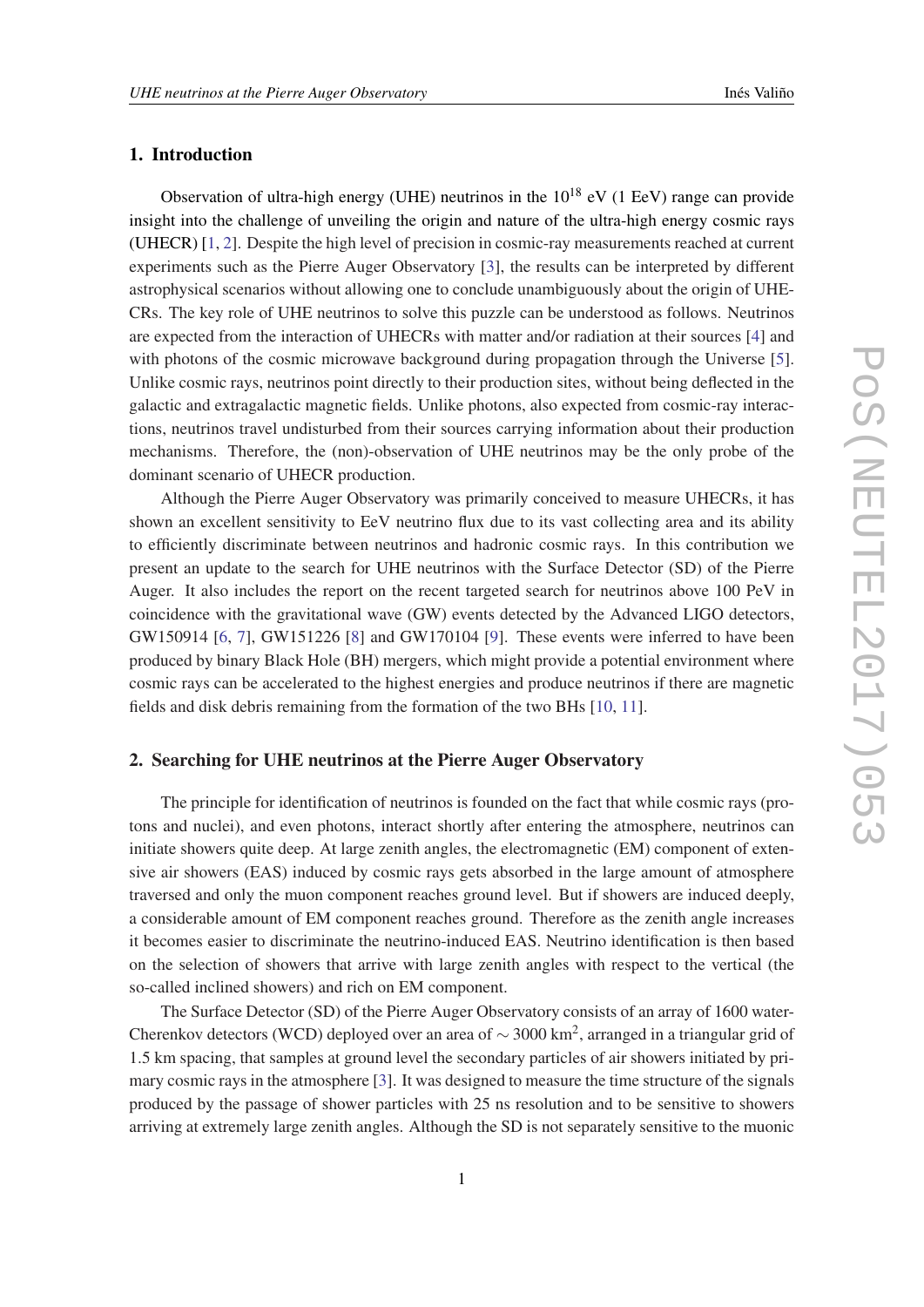and EM components of the shower, nor to the depth at which the shower is initiated, the measurement of the time structure of the signal in the WCD allows one to distinguish narrow traces in time typical of shower fronts dominated by muons (as is the case in inclined showers initiated high in the atmosphere), from the broad signals in time a distinctive feature of shower fronts with a significant EM component as expected in inclined showers initiated close to the ground. These capabilities make the SD an efficient detector of UHE neutrinos with energies above 100 PeV. In particular, with the SD we can search for two types of neutrino-induced showers: (1) Earth-skimming (ES) showers initiated by tau neutrinos  $(v<sub>\tau</sub>)$  that travel in a slightly upward direction, skim the Earth's crust and interact through charged current (CC) relatively close to the surface and induce a tau lepton that can escape the Earth and decay in flight in the atmosphere, close to the SD. Typically, only  $v_{\tau}$ -induced showers with zenith angles 90°  $\lt \theta \lt 95^\circ$  may be identified [[12\]](#page-8-0). (2) Showers initiated by neutrinos of any flavour moving down at zenith angles  $\theta > 60^\circ$  that interact through both CC and neutral current (NC) with nuclei in the atmosphere and induce EAS near the ground [\[12,](#page-8-0) [13\]](#page-8-0). These are referred to as downward-going (DG) neutrinos. For optimization purposes the search in this channel is performed in two angular subranges: (a) "low" zenith angle (DGL) corresponding to  $60^{\circ} < \theta < 75^{\circ}$  and (b) "high" zenith angle (DGH) with  $75^{\circ} < \theta < 90^{\circ}$ . Downward-going showers induced by  $v_{\tau}$  interacting in the mountains surrounding the Auger Observatory are also included in the DG channel.

The search methods for UHE neutrinos in the three channels described above (ES, DGH, DGL) were designed by exploiting the different characteristics of the showers in each angular window with the aid of Monte Carlo (MC) simulations. Although the particular searches for ES, DG, and DGH events require independent procedures for event selection, neutrino identification and exposure calculation, the general strategy is common: pre-selection of rather inclined events followed by a selection of neutrino candidates based on a single optimized variable. Inclined events are easily selected from the pattern of the triggered WCD stations at the ground that typically exhibit elongated patterns along the direction of arrival, well described by an ellipse with a high eccentricity. Another indication of inclined events is that the apparent speed of the trigger between station pairs in the event has an average value concentrated around the speed of light (*c*) and a small spread. In the DGL and DGH selections, the zenith angle  $\theta_{\text{rec}}$  of the event is reconstructed and a cut on it is placed. To separate neutrinos candidates from the background of cosmic-ray showers, several observables related to the width of the signal trace are used depending on the specific selection. A Time-over-Threshold (ToT) trigger is usually present in WCDs with signals extending in time, while narrow signals induce other local triggers. Also the Area-over-Peak ratio (AoP), defined as the ratio of the integral of the digitized signal trace to its peak value, serves as a variable to discriminate broad from narrow shower fronts. For the ES selection the average AoP of the triggered stations,  $\langle AoP \rangle$ , is chosen as a discrimination variable for data after June 2010 while for earlier data the fraction of stations in the event with a ToT local trigger is used (see [[14\]](#page-8-0)). For the DGH (DGL) selection the individual AoP of the 4 (4 or 5) stations that trigger first (closest to shower core) in each event are combined in a linear Fisher-discriminant polynomial. In the DGL selection it is also required that at least 75% of the triggered stations closest to the core have a ToT local trigger.

The actual values of the neutrino selection cuts (above which events are classified as potential neutrino candidates) are decided *a priori* comparing the tails of the distributions of the  $\langle A \circ P \rangle$  and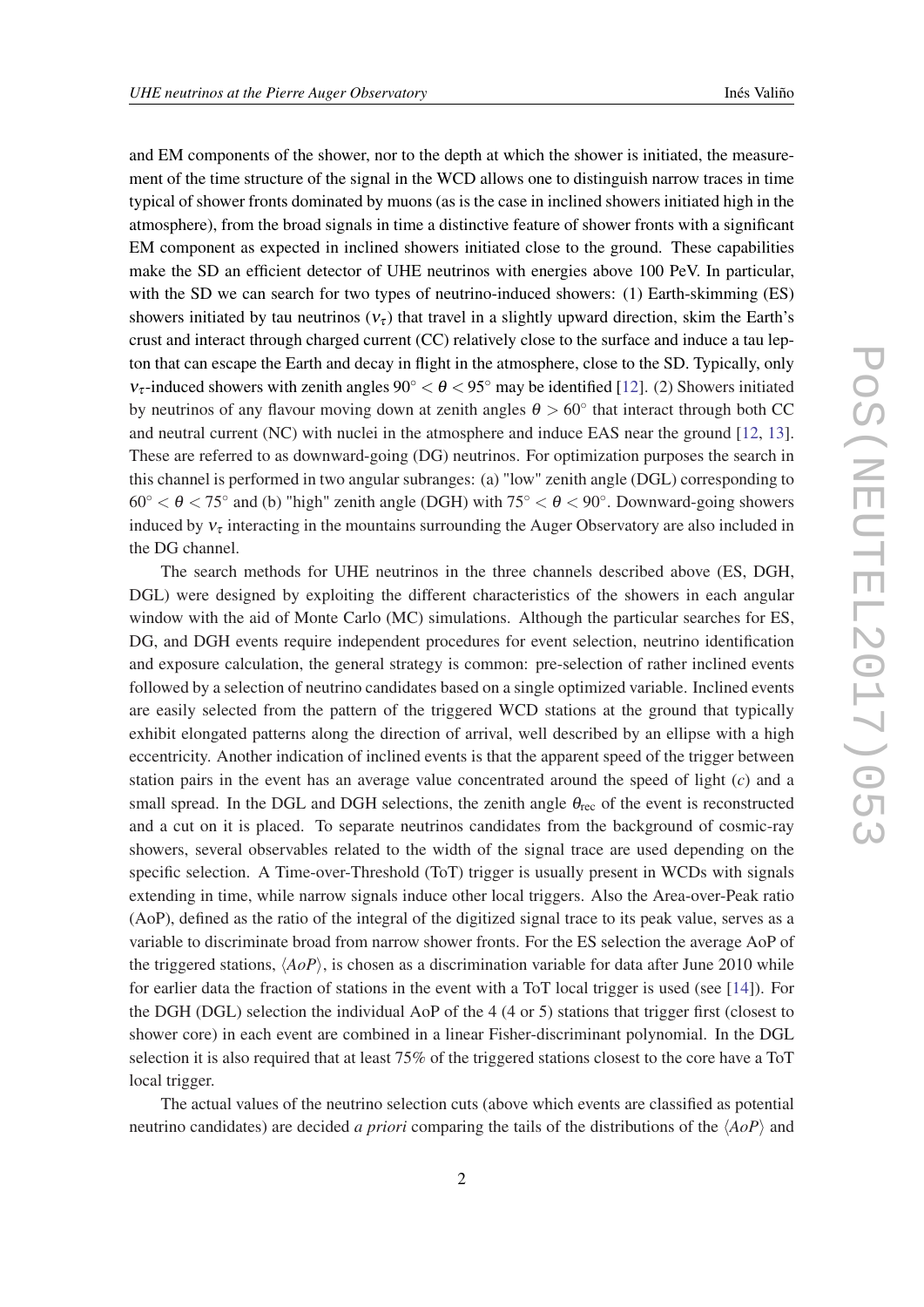<span id="page-3-0"></span>Fisher discriminant for simulated neutrino events to those taken from a small fraction of the data assumed to be overwhelmingly made up of background cosmic-ray showers. These distributions have an exponential tail which can be easily extrapolated to find the value of the cut corresponding to a background rate of less than 1 event per 50 yr on the full SD array. Roughly  $\sim$  95%,  $\sim$  85%, and  $~\sim 60\%$  of the inclined neutrino events are kept after the ES, DGH, DGL selections, respectively. See [[14\]](#page-8-0) for full details of the selections and specific values of the cuts. Note that the search approach followed by the Pierre Auger Collaboration is therefore a "blind" analysis strategy where the remaining fraction of data is not used until the selection procedure is established, and then it is "unblinded" to search for neutrino candidates.



Figure 1: (a) Distributions of  $\langle A \circ P \rangle$  (the variable used to identify neutrinos in the ES selection). The grayfilled histogram is the distribution for data after 1 June 2010 up to 31 March 2017 (training period excluded) and the blue-framed histogram are ES  $v_{\tau}$  events. The dashed vertical line represents the cut on  $\langle AoP \rangle > 1.83$ above which a data event is classified as a neutrino candidate. (b) Total exposure (solid line) of the SD of the Pierre Auger Observatory (1 January 2004 - 31 March 2017) as a function of neutrino energy. Also shown are the individual exposures corresponding to ES (dashes), DGH (dots) and DGL (dot dashes) searches. For the DG channels the exposure represents the sum over the three neutrino flavours as well as CC and NC interactions. For the ES channels, only  $v<sub>\tau</sub>$  CC interactions are relevant.

#### 2.1 Data unblinding

The ES, DGH, DGL selection criteria in [\[14](#page-8-0)] were applied to data collected from 1 January 2004 to 31 March 2017 in a search for neutrino candidates. For each selection the corresponding training periods were excluded from the search. No neutrino candidates were found [[15\]](#page-8-0). An example of the result of the unblinding is shown in Fig. 1 for the  $\langle A \circ P \rangle$  variable in the ES analysis. Data events are far and to the left of the cut value at  $\langle AoP \rangle > 1.83$ . The same is true for the Fisher-discriminant distributions in the DGH and DGL selections.

In the absence of candidates in data collected in the search period, limits to diffuse and pointsource fluxes of UHE neutrinos were placed as shown in the following sections.

#### 2.2 SD exposure to UHE neutrinos

To obtain the neutrino bounds the exposure of the SD of the Pierre Auger Observatory to UHE neutrinos is needed. For its calculation the same criteria described above and in [\[14](#page-8-0)] are applied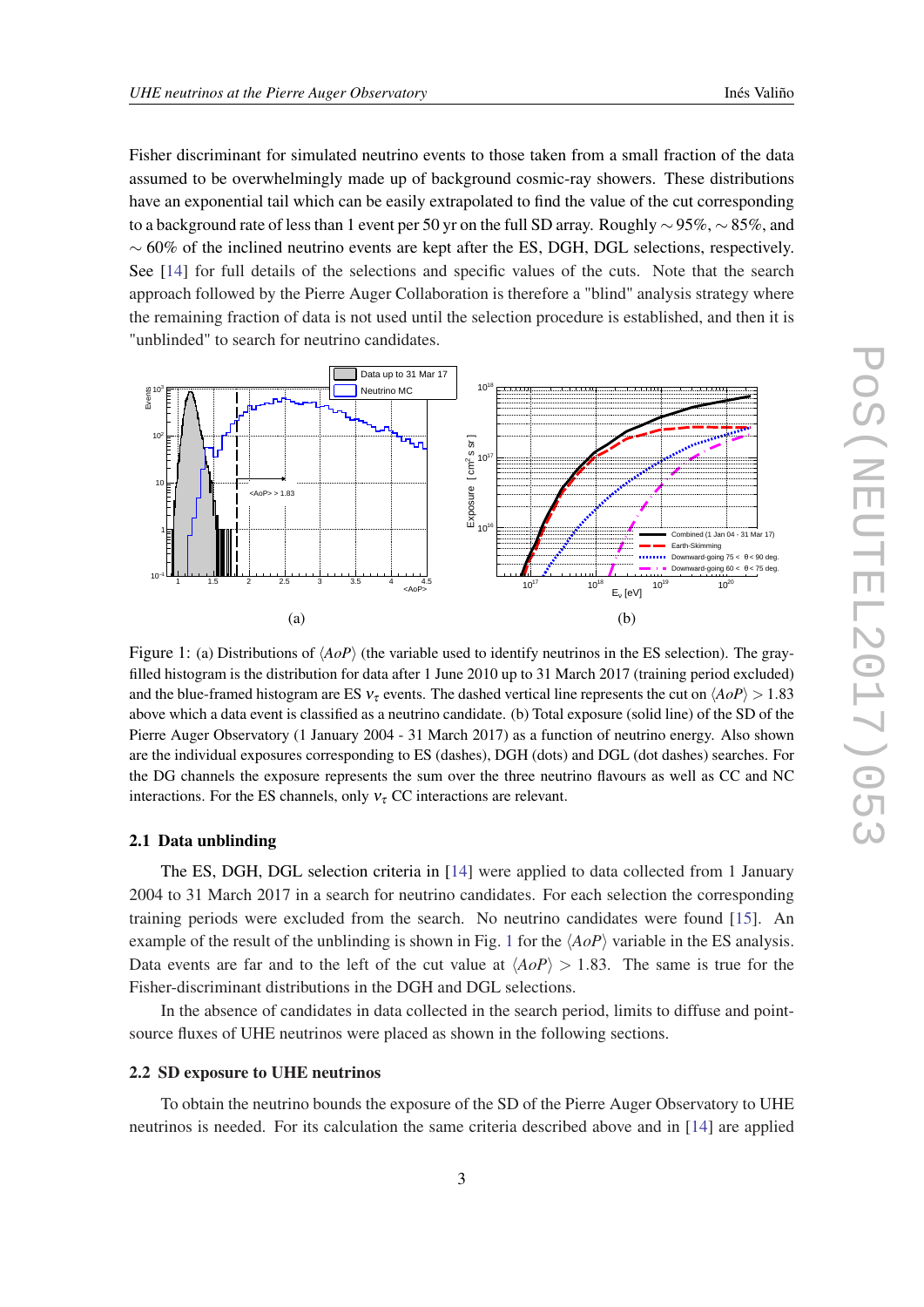to the neutrino simulated showers. The identification efficiency for each channel is obtained as the fraction of simulated events passing the cuts. For this purpose, a large set of MC simulations of neutrino-induced showers was performed, covering the whole relevant parameter space. For ES tau neutrinos, the efficiency depends on the energy of the emerging  $\tau$  leptons, on the arrival direction and on the decay position of the  $\tau$  above ground. For DG neutrinos, the identification efficiency depends on neutrino flavour, type of interaction (CC or NC), neutrino energy, arrival direction and distance measured from ground along the shower axis at which the neutrino is forced to interact in the simulations. For all the cases, the efficiencies also depend on time to account for the changing configuration of the SD array that was growing constantly during the construction phase (up to 2008), and continuous changes in the fraction of working stations. Although the number of working WCDs and their status are monitored every second, the approach adopted to calculate in an accurate and less time-consuming manner the actual identification efficiency is to sample them over real array configurations chosen every three days. Once the efficiencies are obtained, the calculation of the exposure involves folding them with the SD array aperture and with interaction/decay probabilities depending on the search channel. An integration over the whole parameter space except for the neutrino energy  $E<sub>v</sub>$  and in time over the search periods yields the exposure for each of the selections. The results of the exposure calculation for the ES, DGH and DGL selection channels are displayed in Fig. [1](#page-3-0) along with the combined exposure assuming equal fluxes for all neutrino flavours at Earth. The ES channel dominates the exposure due to both the longer search period and the much larger neutrino conversion in the denser target of the Earth's crust compared to the atmosphere.

A study of the main sources of systematic uncertainties in the combined exposure has been performed [[14\]](#page-8-0). The major contributions in terms of deviation from a reference exposure comes from the knowledge of neutrino-induced shower simulations ( $\sim$  +4%, −3%), of the neutrino crosssection and  $\tau$  energy loss ( $\sim$  +34%, -28%) and the topography around the Observatory not accounted for in the exposure calculation in the ES channel ( $\sim +15\%,0\%$ ).

## 3. Limits to the diffuse flux of UHE neutrinos

Using the combined exposure  $\mathcal{E}(E_v)$  and assuming a differential flux  $\Phi(E_v) = kE_v^{-2}$  as well as a  $v_e$ :  $v_\mu$ :  $v_\tau = 1:1:1$  flavour ratio, an upper limit on the value of the normalization *k* can be obtained as  $k = \frac{N_{\text{up}}}{\int \frac{E}{k}}$  $\frac{N_{\text{up}}}{\int_{E_V} E_V^{-2} \mathcal{E}(E_V) dE_V}$ . In a semi-Bayesian extension of the Feldman-Cousins approach to include the systematic uncertainties in the exposure, if no events are observed the 90% C.L. limit is set for a flux predicting  $N_{\text{up}} = 2.39$  events. The single-flavour 90% C.L. limit is  $k_{90}$  <  $5\times10^{-9}$ GeV cm<sup>-2</sup> s<sup>-1</sup> sr<sup>-1</sup> [[15\]](#page-8-0) and applies in the energy interval from 0.1 to 25 EeV where  $\sim$  90% of the total rate is expected. The relative contributions of the ES:DGH:DGL channels to the total expected event rate are ∼ 0.79 : 0.18 : 0.03 respectively, and those of the electron:muon:tau neutrino flavours are ∼ 0.10 : 0.04 : 0.86 respectively. The search period corresponds to an equivalent of nearly 10 years of a complete Auger SD array working continuously, which represents an increase of roughly 4 years of data with respect to previous results [\[14](#page-8-0)]. The limit is shown in Fig. [2](#page-5-0), along with its representation in differential format calculated integrating the neutrino flux over consecutive energy bins of width 0.5 in  $\log_{10} E_v$ . The differential limit allows to show at which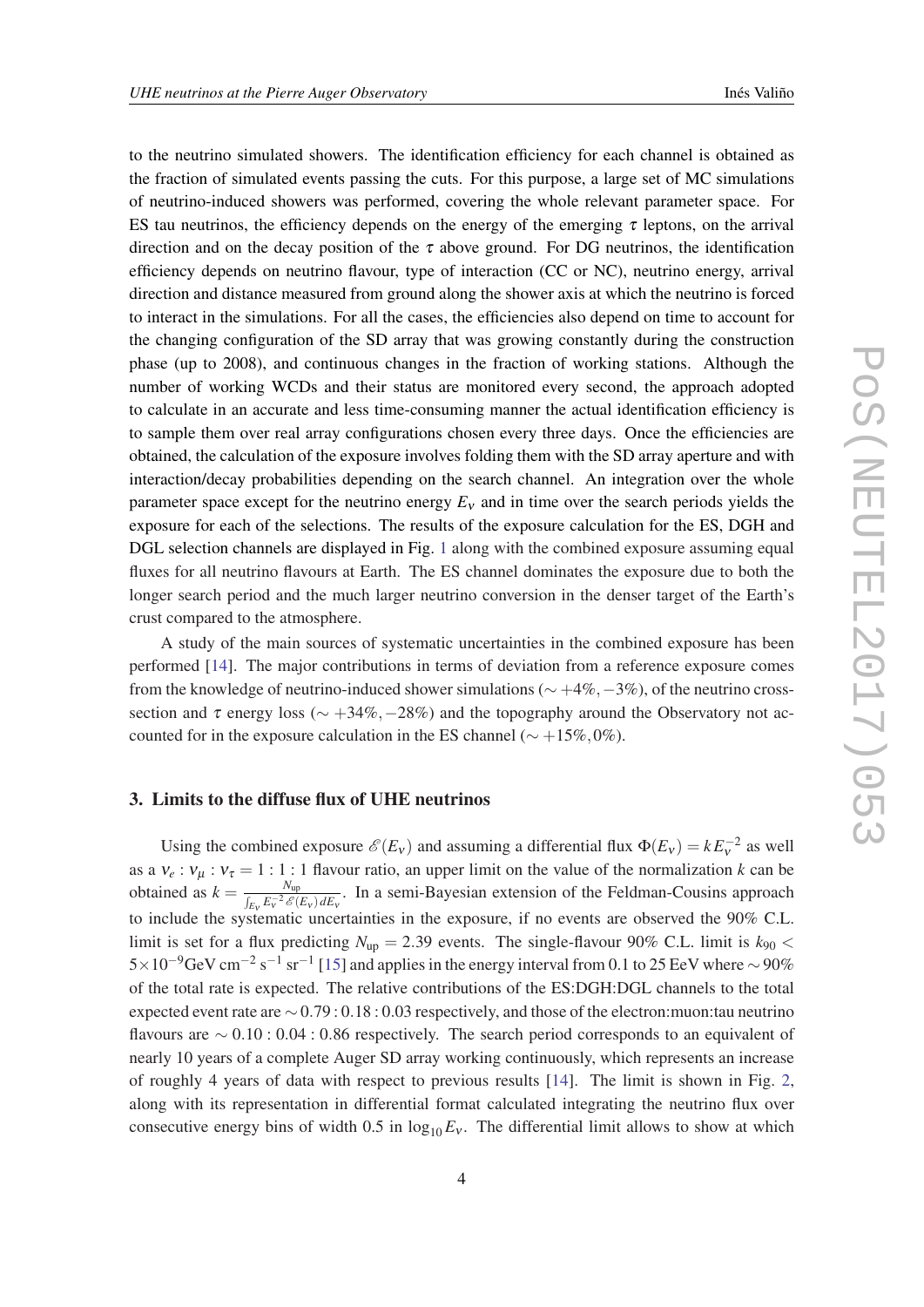$\sqrt{\frac{1}{6}}$ 10<sup>-6</sup>

<sup>−</sup><sup>5</sup> 10

 $v_{e}$ : : ν<sup>µ</sup>

Single flavour, 90% C.L.

:  $v_{\tau} = 1 : 1 : 1$ IceCube (2015) (x 1/3) ANITA-II (2010) (x 1/3) Aug. 31 Mar 17

<span id="page-5-0"></span>energies the sensitivity of the SD of the Auger Observatory peaks. Limits from other neutrino experiments are also shown in Fig. 2 as well as several models of neutrino flux production.

 $\overline{X}_{\text{max}}$ 

4  $4.5$ 5

**alpha = 2.5**

Cosmogenic ν models eV (Ahlers '10) <sup>19</sup> =10 min p, Fermi-LAT, E eV (Ahlers '10) <sup>17</sup> =3 10 min p, Fermi-LAT, E p, FRII & SFR (Kampert '12) Fe, FRII & SFR (Kampert '12) p or mixed, SFR & GRB (Kotera '10)

Astrophysical sources AGN ν (Murase '14) Waxman-Bahcall '01



By inspecting Fig. 2 it is clear that the SD of Auger Observatory is well suited for detecting cosmogenic neutrinos. Different models for cosmogenic ν's that attempt to explain the origin of the cosmic rays are excluded at the 90% C.L., particularly those that assume a pure primary proton composition injected at the sources and strong (FRII-type) evolution of the sources with redshift [\[18](#page-8-0)]. Some models bounded by GeV  $\gamma$ -ray flux observations by Fermi-LAT [\[19](#page-9-0)] are also excluded. A model that assumes protons with moderate evolution close to that of SFR [\[20\]](#page-9-0) is disfavoured. Using a conservative analytical approximation of the cosmogenic neutrino flux, exclusion plots can be made as functions of the most relevant parameters for cosmogenic  $v$  models, namely: the source evolution (*m*), the maximum redshift to which the cosmic ray is integrated  $(z<sub>max</sub>)$ , the spectral index ( $\alpha$ ), and the maximum energy of the cosmic ray flux ( $E<sub>max</sub>$ ) [\[23](#page-9-0)]. The corresponding plot for  $\alpha = 2.5$  and for  $E_{\text{max}} = 300$  EeV is shown in Fig. 2. Also some models of neutrino production in astrophysical sources such as radio-loud Active Galactic Nuclei (AGN) [\[21](#page-9-0)] are excluded at more than 90% C.L.

## 4. Limits to point-like sources of UHE neutrinos

The neutrino search at the Pierre Auger Observatory is limited to highly inclined showers and thus, at each instant, neutrinos can be detected only from a specific portion of the sky corresponding to the zenith angle ranges of the selections. The sky coverage provided by the ES channel reaches declinations  $\delta$  between  $-54.5^{\circ}$  and  $59.5^{\circ}$ . Concerning the DG channels, they enhance the visible  $\delta$ 

Auger 31 Mar 2017 (colors & white line) & IceCube 2015 (black line) sensitivity to Cosmogenic ν models

**Auger 31 Mar 2017 (90% CL)**

80 90 100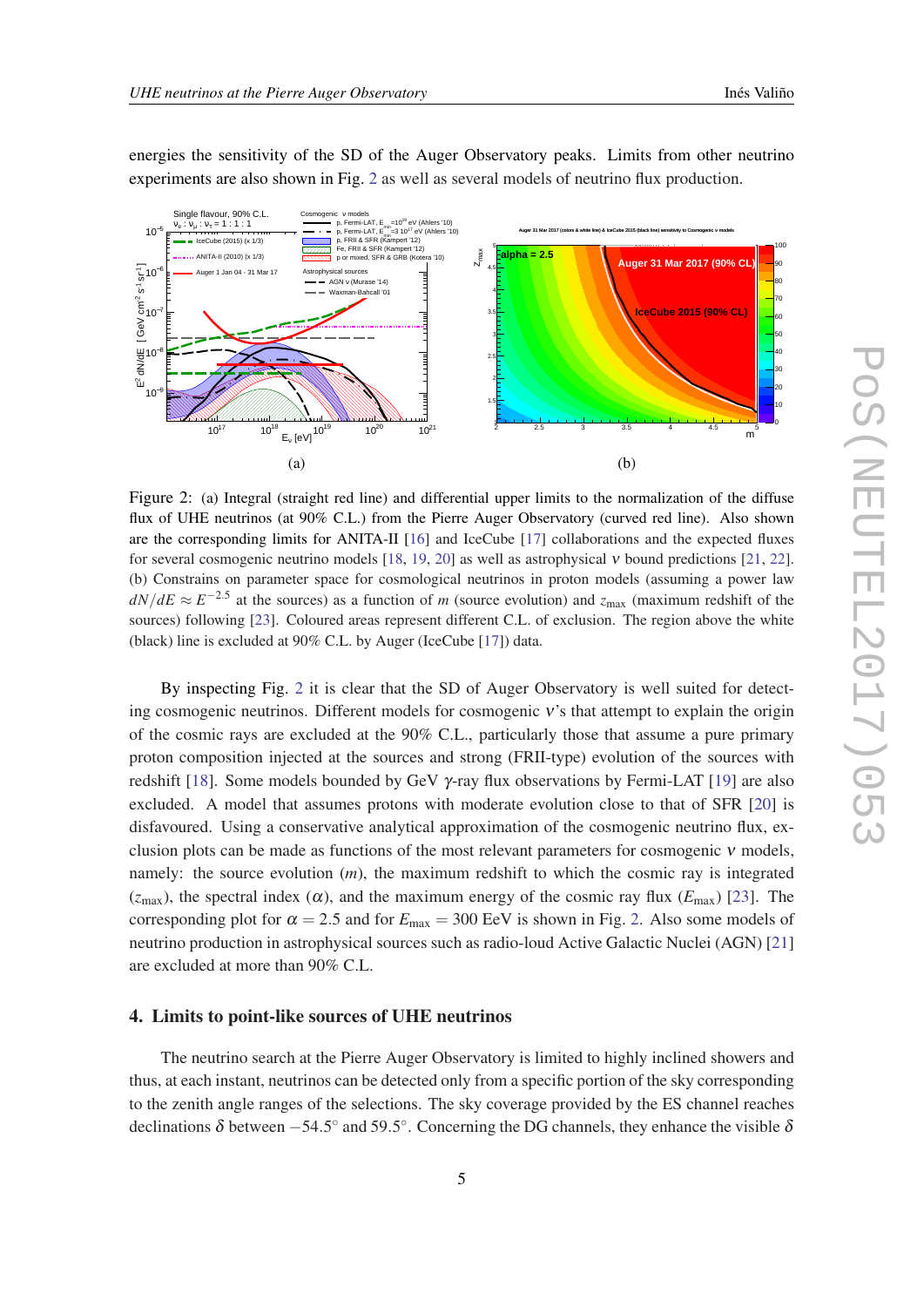band towards the south all the way to  $-84.5^{\circ}$  covering a large fraction of the sky. The point-source exposure  $\mathscr{E}(E_v, \delta)$  is obtained in a similar way as the diffuse exposure but avoiding the integration in solid angle and taking into account that the identification efficiency depends on the zenith angle θ, while the θ of the source depends on sidereal time.



Figure 3: Upper limit (at 90% C.L.) to the normalization of a  $E_v^{-2}$  differential neutrino flux from a point source as a function of the declination of the source, as obtained from the Pierre Auger Observatory (solid line). Individual limits for ES, DGH and DGL searches are also displayed as labeled. Also shown are the sensitivities for ANTARES [[25\]](#page-9-0), IceCube [[26\]](#page-9-0) and a combination of both [[27\]](#page-9-0).

The non-observation of neutrino candidates is cast into a bound on point-like sources which is calculated as a function of  $\delta$ , assuming a point source flux which decreases in energy as  $k^{PS} E_v^{-2}$ and a flavour ratio of 1:1:1. The combined and individual limits are shown in Fig. 3, for data that represents an increase of about 7 years of full exposure with respect to previous results [[24\]](#page-9-0), along with sensitivities for other neutrino experiments that cover different energy ranges.

## 5. Targeted search for neutrinos in coincidence with the Gravitational Wave events

The observation of GW events with the Advanced LIGO detectors compatible with having arisen from the merger of BHs in binary system has motivated a targeted search for neutrinos in temporal and spatial coincidence with them. The same identification criteria explained in Sec. [2](#page-1-0) were applied to data collected with the Auger Observatory close in time and position with events GW150914, GW151226, GW170104 and the candidate event LVT151012. In each case the search was performed within two time windows: (1)  $\pm 500$  s around the UTC time of occurrence of the GW event, motivated by an upper limit to the duration of the prompt phase of Gamma Ray Bursts (GRBs) [\[28\]](#page-9-0), when typically PeV neutrinos are thought to be produced in interactions of accelerated CRs and gamma rays within the GBR itself; (2) 1-day window after the GW event, driven by a conservative upper limit to the duration of the GRB afterglows, where UHE neutrinos are expected from the interactions of UHECRs with the lower-energy photons of the GRB afterglow (see [\[29](#page-9-0)] for a review). The spatial coincidence requirement is for neutrinos to come from a direction enclosed in the large at 90% C.L. contour (a broad region of few hundreds of square degrees) set by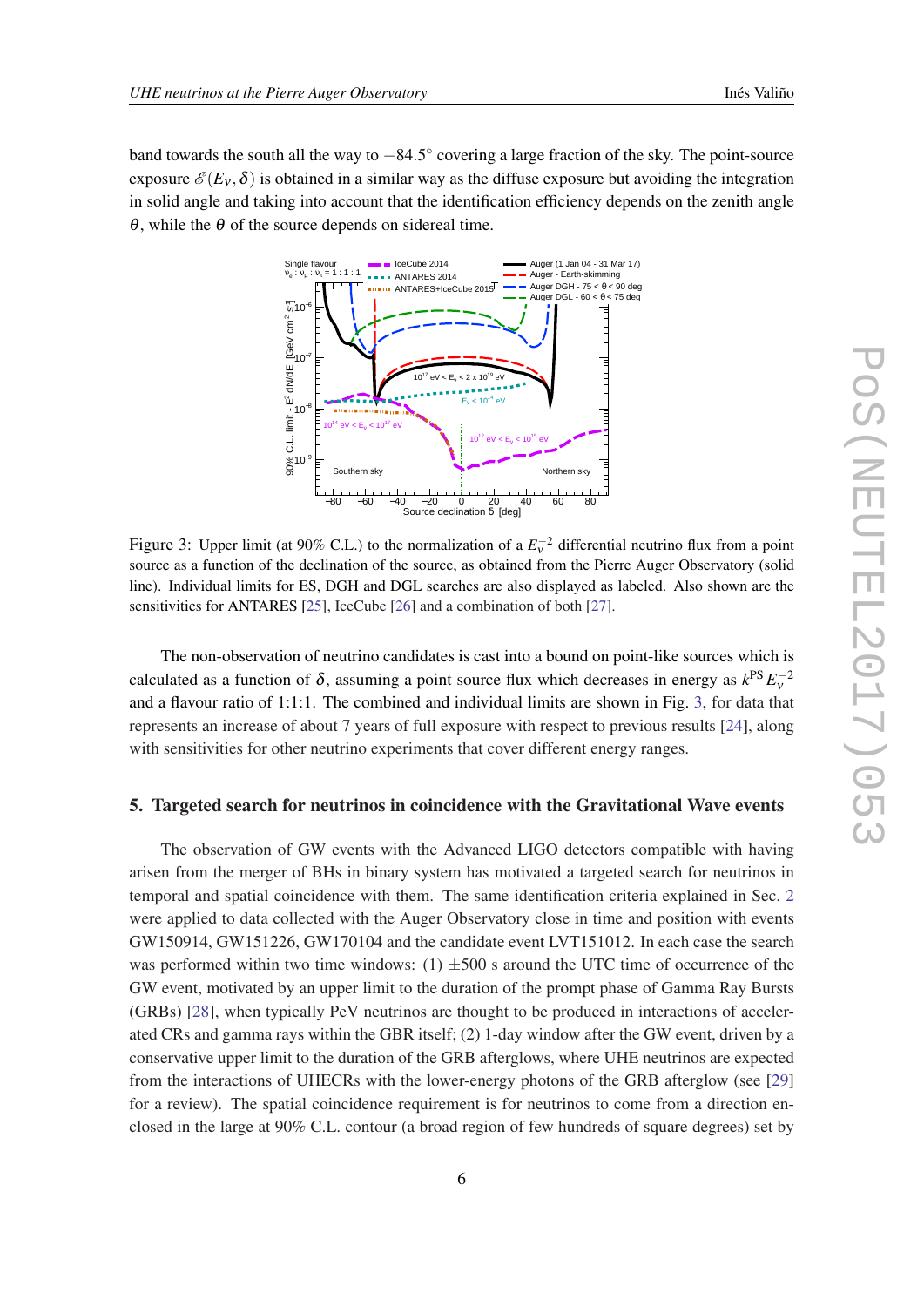the LIGO collaboration for the positions of the events. Because of the zenith angle restrictions of the search channels the visible part of the sky is limited at any instant.



Figure 4: Constraints on the energy radiated in UHE neutrinos (per flavour) from the source of GW151226 as a function of the equatorial declination  $\delta$ . Energies above the solid line, assuming the luminosity distance to the source  $D_s = 440$  Mpc, are excluded at the 90% C.L. from the non-observation of UHE neutrinos in Auger. The dashed lines correspond to the 90% C.L. interval of possible distances to the source. For reference the dot-dashed horizontal line represents  $E_{GW} \simeq 5.4 \times 10^{54}$  erg, the inferred energy radiated in gravitational waves from GW151226 [\[8](#page-8-0)]. The shaded region indicates the 90% C.L. declination band of this GW event.

In the short time-window there is a marginal overlap between the 90% C.L position of GW150914 and the corresponding field of view of the SD for the DGH channel, while there is a substantial overlap between the sky coverage with ES and DG channels and the reported positions for GW151226, GW170104 and LVT151012. No neutrino candidates were found in coincidence with any of the GW events (and the candidate one), in fact, no inclined background showers from cosmic rays were observed neither [[30,](#page-9-0) [15](#page-8-0)].

In the 1-day period after the GW the instantaneous exposure is averaged over a sidereal day. The overlap with the field of view of the SD is large for GW150914, GW170104 and LVT151012 and practically all the 90% C.L. declination band for GW151226. Although inclined showers were observed within the 1-day periods after the GW events none of them fulfilled the neutrino identification criteria [[30,](#page-9-0) [15](#page-8-0)].

The absence of neutrino candidates allows one to place upper limits to the flux of UHE neutrinos from the GW events as a function of equatorial declination  $\delta$ , assuming a standard  $E_v^{-2}$ spectrum. In addition, a bound on the total energy radiated from the GW source in UHE neutrinos can be obtained using the luminosity distances quoted for the events. Results depend on the direction and distance of the source. As an example the limit for the event GW151226 is shown in Fig. 4. The constraints on total energy can be expressed as fractions  $f_v$  of energy in UHE neutrinos relative to the energy radiated in gravitational waves. For example for the event shown in Fig. 4 the best upper limit on this fraction is  $f_v(\delta = 55^\circ) < 44.1\%$ . See [[30\]](#page-9-0) for further details on the analysis.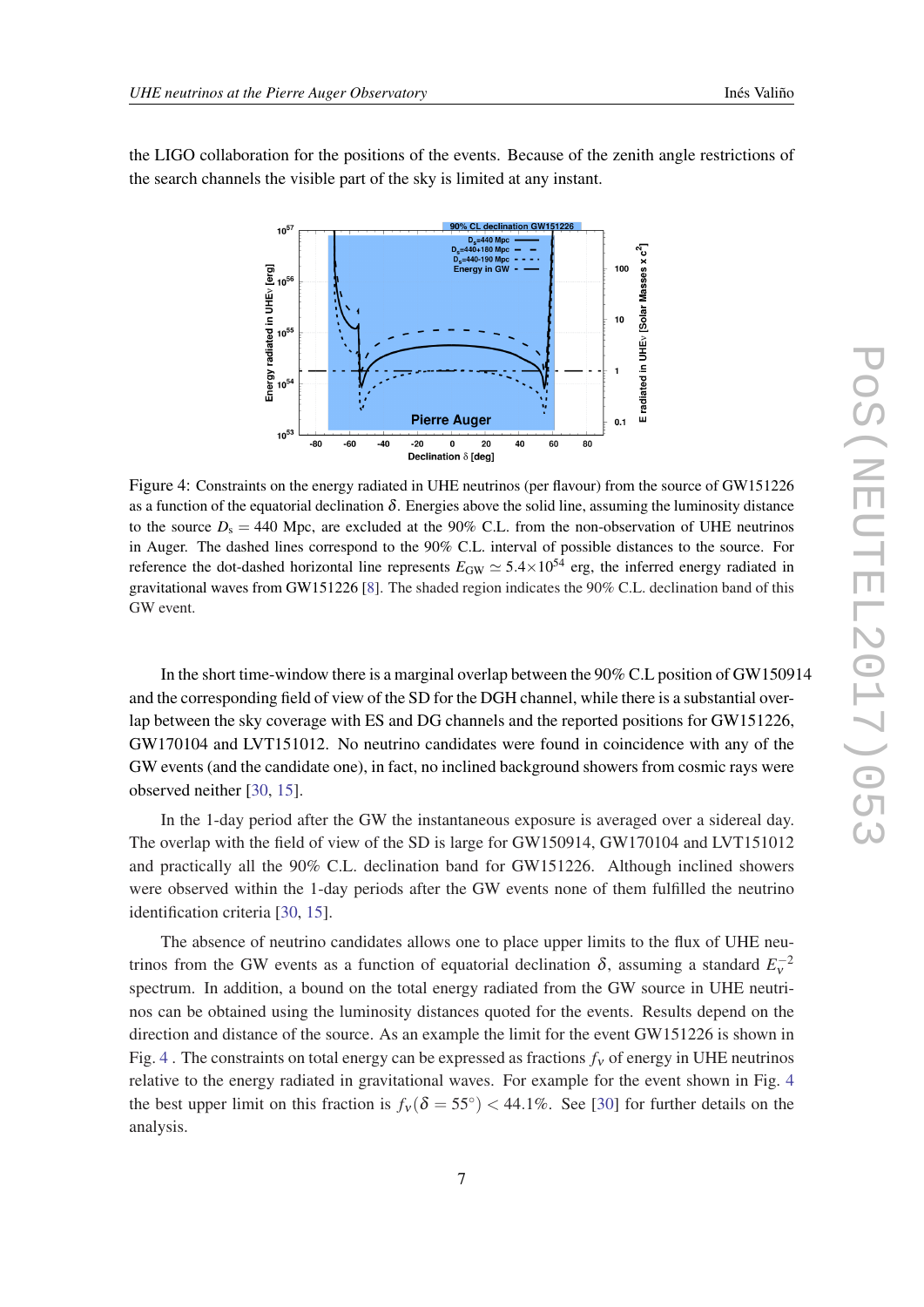# <span id="page-8-0"></span>6. Conclusion

The Pierre Auger Observatory has been demonstrated to be an effective detector for neutrinos of all flavours with energies around 100 PeV and above, covering sky directions with equatorial declinations from  $\sim -80^\circ$  to  $+60^\circ$ . Given the non-observation of neutrino candidates in data collected with the SD from 1 January 2004 to 31 March 2017 improved strong limits to diffuse fluxes of UHE neutrinos have been obtained, allowing one to constrain the parameter space of cosmogenic neutrinos and to prove some models of neutrino production in astrophysical sources. The Pierre Auger Observatory is indeed the first air shower array to set a limit below the Waxman-Bahcall flux. Also new limits on steady point sources have also been obtained.

Finally a targeted search for UHE neutrinos in time and spatial coincidence with the LIGO GW events from BH mergers has yielded limits on a possible UHE neutrino emission from the GW sources and on its energy budget. In this new era for multi-messenger astronomy, more GW events are expected in the near future and the neutrino follow-up search with the SD of the Auger Observatory will provide an additional tool to identify the GW sources and contribute to constrain the properties of such astrophysical phenomena, complementary to the TeV-PeV region covered by IceCube and ANTARES.

## References

- [1] D. Seckel and T. Stanev, Phys. Rev. Lett. **95** (2005) 141101.
- [2] D. Allard *et al.*, JCAP 0609 (2006) 005.
- [3] A. Aab *et al.* [Pierre Auger Collaboration], Nucl. Instrum. Meth. A 798 (2015) 172.
- [4] J. K. Becker, Phys. Rept. **458** (2008) 173.
- [5] V. S. Berezinsky and G. T. Zatsepin, Phys. Lett. **28B** (1969) 423.
- [6] B. P. Abbott *et al.* [LIGO Scientific and Virgo Collab.], Phys. Rev. Lett. 116 (2016) no.6, 061102.
- [7] B. P. Abbott *et al.* [LIGO Scientific and Virgo Collab.], Phys. Rev. Lett. 116 (2016) no.24, 241102.
- [8] B. P. Abbott *et al.* [LIGO Scientific and Virgo Collab., Phys. Rev. Lett. 116 (2016) no.24, 241103.
- [9] B. P. Abbott *et al.* [LIGO Scientific and VIRGO Collab.], Phys. Rev. Lett. 118 (2017) no.22, 221101.
- [10] K. Murase *et al.*, Astrophys. J. **822** (2016) no.1, L9.
- [11] K. Kotera and J. Silk, Astrophys. J. 823 (2016) no.2, L29.
- [12] K. S. Capelle *et al.*, Astropart. Phys. 8 (1998) 321; X. Bertou *et al.*, Astropart. Phys. 17 (2002) 183; D. Fargion, Astrophys. J. 570 (2002) 909.
- [13] I. Valiño, Ph.D. thesis, Universidad de Santiago de Compostela, ISBN: 9788497509664 (2008).
- [14] A. Aab *et al.* [Pierre Auger Collaboration], Phys. Rev. D 91 (2015), 092008.
- [15] E. Zas for the Pierre Auger Collaboration, PoS (2017) 972, arXiv:1708.06592.
- [16] P. W. Gorham *et al.* [ANITA Collaboration], Phys. Rev. D **85** (2012) 049901.
- [17] M. G. Aartsen *et al.* [IceCube Collaboration], Phys. Rev. Lett. 117 (2016) no.24, 241101.
- [18] K. H. Kampert and M. Unger, Astropart. Phys. 35 (2012) 660.